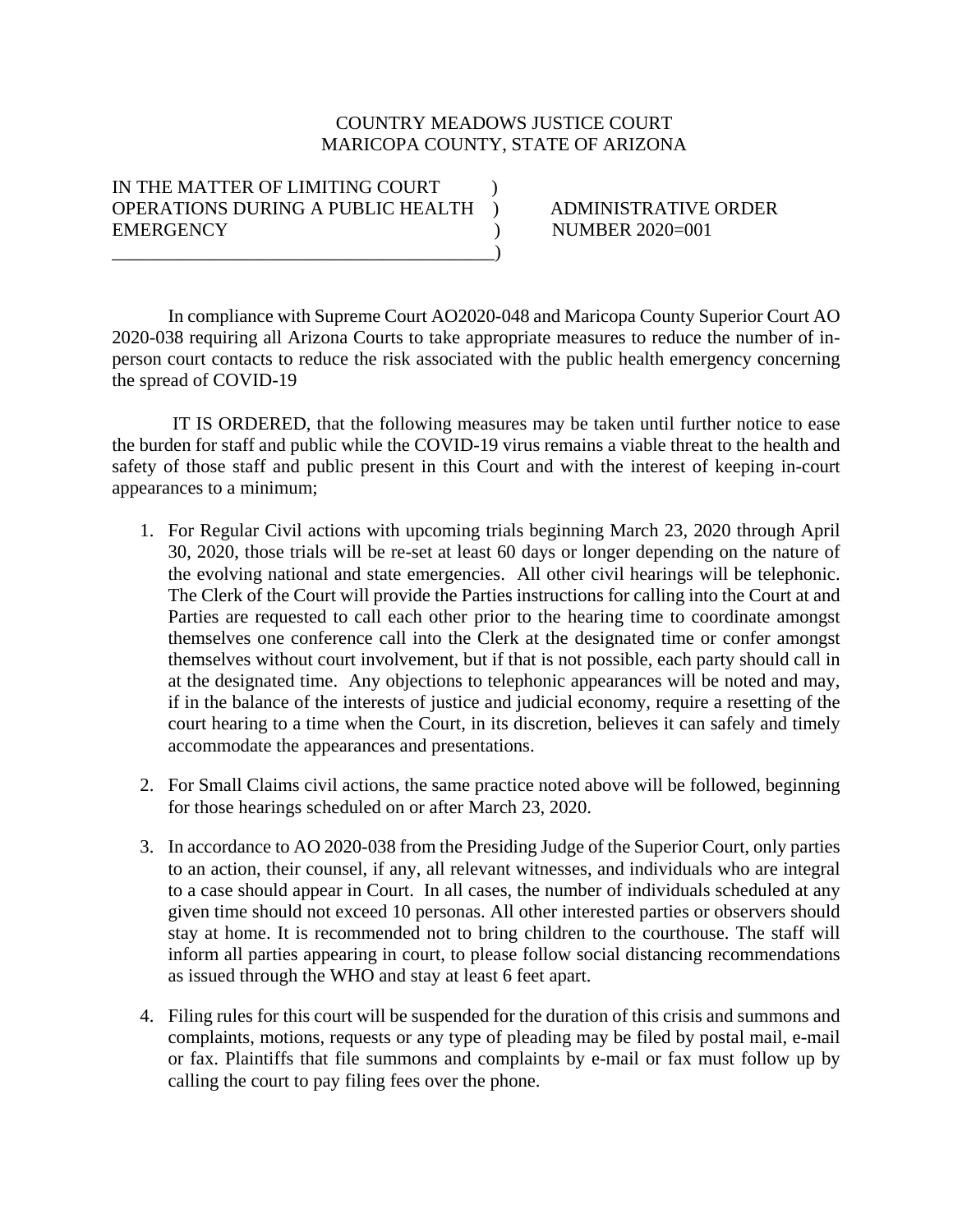- 5. For Eviction Actions that have been previously filed and served, parties should appear in court as scheduled if they do not have signs/symptoms of the COVID-19 virus (fever, cough, shortness of breath) or have not been around those who have those symptoms. Those litigants should call the Court and inform the clerk, who will then reschedule the eviction hearing to a telephonic appearance or to a later date. Due to the large volume of eviction cases in the Country Meadows Justice Court that have been set at the same time, court staff will monitor to the extent possible that no more than 10 persons be in the courtroom, in the hallway or in the court waiting area at any given time with a requirement to maintain social distancing. The Court will fully consider all Motions for Reconsideration of eviction judgments issued on and after March 16, 2020, until further notice, and will also fully consider all motions seeking a stay on execution of writs of restitution issued on evictions adjudged beginning March 16, 2020, in light of the Supreme Court's Administrative Order No. 2020-47 and any misinformation that may have issued from news sources relative to what Maricopa County courts would be doing in relation to what other jurisdictions may be doing for their evictions (news reports regarding the City of Phoenix, as an example).
- 6. All hearings on new filings for Eviction Actions will be set to the *Virtual Courtroom* (telephonic hearings). Due to the volume of eviction actions cases, a modified schedule with staggered hearing times has been created with the intention of reducing the number of cases heard at each time, grouping them by attorneys. Filings will also be limited to 70 cases per eviction calendar. All hearings will be heard in the *Virtual Courtroom* that has been set up by Justice Court Administration. The call-in information sheet has been prepared by the court and should be attached and served with all Summons and Complaints. Attorneys may also appear through the virtual courtroom but should provide the court with the judgments and any other documents that may be needed for the hearing ahead of time. Because of the volume of cases this court will not be able to accept proposed forms of judgment by e-mail or fax and will not be able to mail the signed judgments.
- 7. Immediate Eviction Actions and actions that affect health and safety will not be affected by these temporary orders.
- 8. All Criminal Jury trials from March  $30<sup>th</sup>$  to April  $27<sup>th</sup>$ ,  $2020$  are continued for 60 days. Juries for trials in May should be requested from the Jury Commissioner by April 6<sup>th</sup>. After evaluating the evolving situation at that time, a decision will be made whether to request jury panels or continue the trials set in May.
- 9. The assigned county attorneys and public defenders in this court have indicated they will continue to work on their regular schedule. When possible, defendants with upcoming pretrial conferences will be advised they may appear telephonically to limit the number of inperson contacts. The court staff will review the upcoming calendars and contact defendants who need to appear in person to stagger the court appearances so the number of people in the court at any time is limited. The public defender may contact her clients and waive their presence if it is not required.
- 10. Traffic arraignments for the rest of the month of March and most of April have already been set according to filings from the police agencies that file complaints into this court.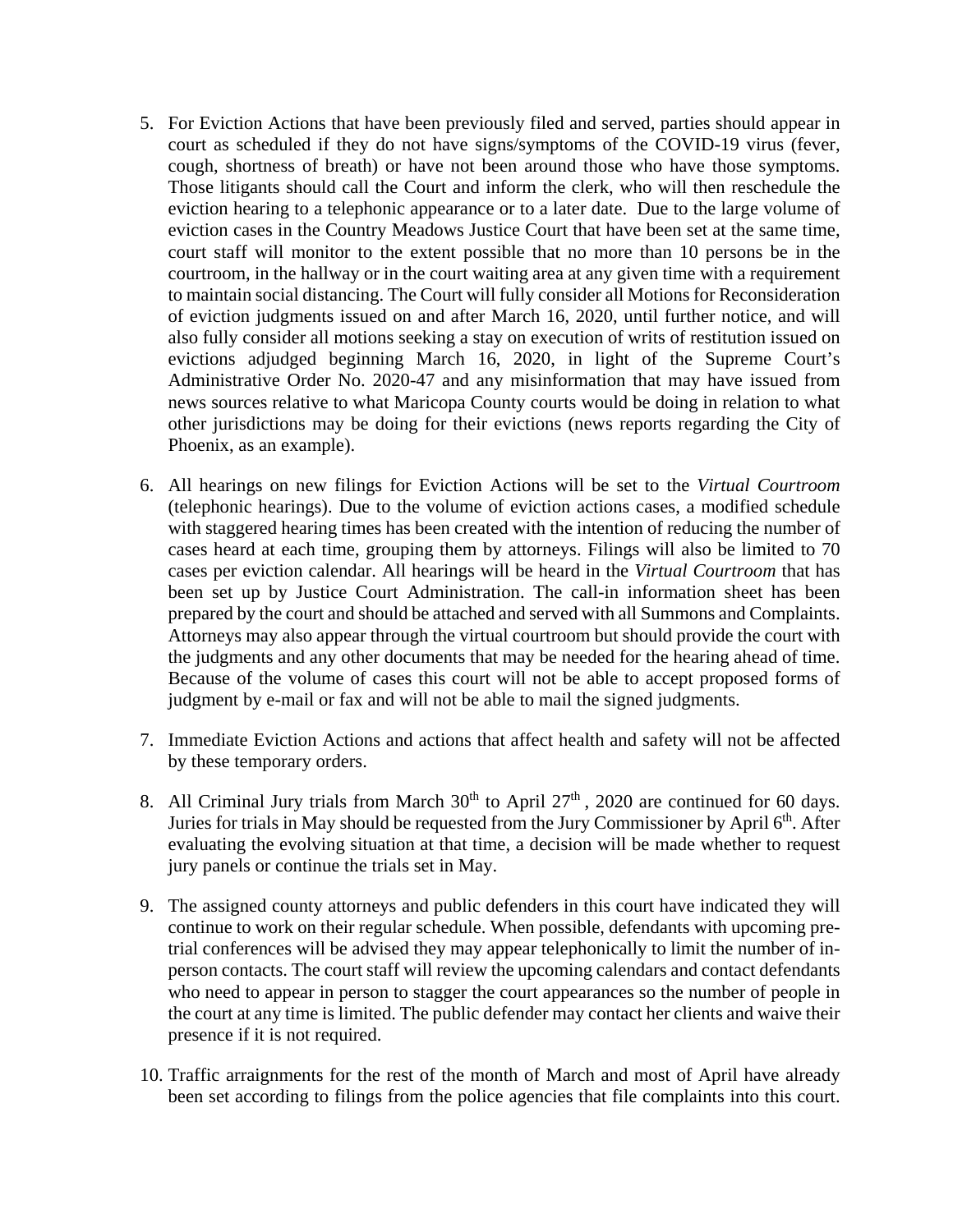Many complaints do not have updated information for defendants, but inasmuch as possible, defendants will be called by the court staff and offered to appear telephonically or to continue cases 60 days. All civil arraignments should be continued upon request as Defensive Driving Schools are canceling their classes and many people have been financially impacted by the closure of workplaces. At no time will more than 10 people be allowed in line at the court counter or more than 10 defendants sent into the courtroom at a time. The overflow will be directed to the courtroom lobby (up to 10 people) and the main lobby with indication to maintain social distancing.

- 11. Civil Traffic Hearings that have already been docketed will proceed but requests for continuances will be liberally granted. Communication with law-enforcement officers through their agencies is normally slow. Court staff should contact all police agencies to let them know that upon request of any litigant, the hearings maybe be continued and they should make provision to inform their officers of continuances without delay. No new Civil Traffic Hearings will be set in April or May of 2020.
- 12. Protective Orders and Protective Order Hearings will proceed as usual. Plaintiffs will be encouraged to prepare their petitions through azpoint.azcourts.gov to minimize the time spent in the court facility.
- 13. In accordance with the above procedures and by this order court staff is authorized as follows:
	- *a.* To continue deadlines for compliance up to 60 days, including defensive driving school, counseling, proof of insurance, reinstated driver's license, etc. When appropriate, new deadline orders should be faxed or e-mailed to the appropriate agency. At all time, iCIS records should be noted with the continuances granted.
	- *b.* To advise Defendants who have outstanding confinement orders with selfsurrender dates through the month of April that they may re-schedule a new selfsurrender date for 60 days. Those orders need to be signed by a judge and affixed with defendant's fingerprint. Defendant should be advised to come back to the court before the new self-surrender date to obtain the new order.
	- *c.* To allow any defendant on a court payment plan to skip up to two months payments due in March, April or May of 2020. Those payments will be added onto the backend of the payment plan without need to reissue and print a new payment plan. Payment plans may also be accepted by phone.
	- *d.* To continue hearings for 60 days.

Staff should collect updated personal information from all litigants who contact the court including phone numbers, addresses and e-mail addresses and advise litigants that they must inform the court of any changes of personal information.